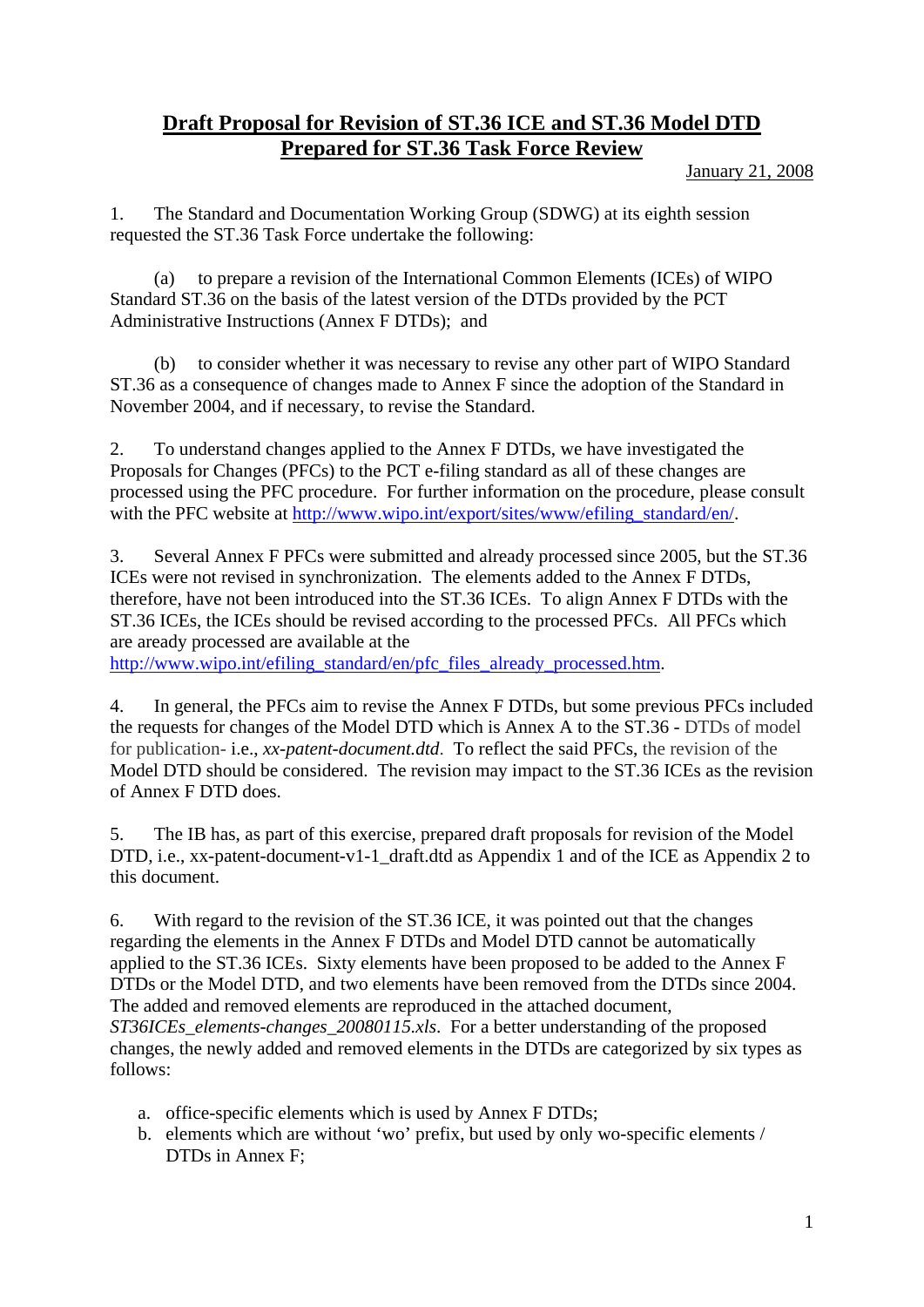- c. elements which names are not compliant with the ST.36 naming convention for elements;
- d. Elements in the ICEs which are no longer used by the latest Annex F DTDs, but may still be used by offices;
- e. Elements which are used by common elements / DTDs in Annex F; and
- f. Elements which are proposed to be used by only xx-patent-document.dtd.

| <b>Types</b>                          | Elements                                   |
|---------------------------------------|--------------------------------------------|
| a. Office-specific elements           | wo-amended-claims                          |
|                                       | wo-amendment-info                          |
|                                       | wo-application-info                        |
|                                       | wo-bib-change-info                         |
|                                       | wo-bibliographic-data                      |
|                                       | wo-bio-material-after-pub                  |
|                                       | wo-correction                              |
|                                       | wo-demand-info                             |
|                                       | wo-dtext                                   |
|                                       | wo-ocr-text                                |
|                                       | wo-priority-info                           |
|                                       | wo-publication-info                        |
|                                       | wo-published-application                   |
|                                       | wo-published-text                          |
|                                       | wo-pubnum                                  |
|                                       | wo-repub-code                              |
|                                       | wo-search-report                           |
|                                       | wo-text-letter-code                        |
|                                       | wo-xml-application                         |
| b. Elements used by only wo-specific  | abstract-figure                            |
| elements or DTDs                      | bib-change-request                         |
|                                       | biological-material-doc                    |
|                                       | combined-declaration                       |
|                                       | considered-not-made                        |
|                                       | declaration-info                           |
|                                       | designated-states-as-dec                   |
|                                       | elected-office                             |
|                                       | front-page                                 |
|                                       | iper-status                                |
|                                       | isr-status                                 |
|                                       | later-election                             |
|                                       | made-by                                    |
|                                       | pct-art64                                  |
|                                       | pct-pub-info                               |
|                                       | pct-rule91-1f                              |
|                                       | pct-rule91-1f-doc                          |
|                                       | previous-record                            |
|                                       | priority-claim-considered-not-             |
|                                       | made                                       |
|                                       | priority-claim-considered-not-<br>made-doc |
|                                       | priority-claim-ib-info                     |
|                                       |                                            |
|                                       | relevant-date<br>withdrawn                 |
|                                       | $art17.2a-doc$                             |
| c. Non-compliant naming convention    | PCT-All                                    |
|                                       |                                            |
|                                       | pct-art17.2a<br>sequence-listing-computer- |
| d. No longer-used elements in Annex F | readable-form,                             |
|                                       | sequence-listing-written-form              |
|                                       | address-4                                  |
| e. Elements used by common elements   |                                            |